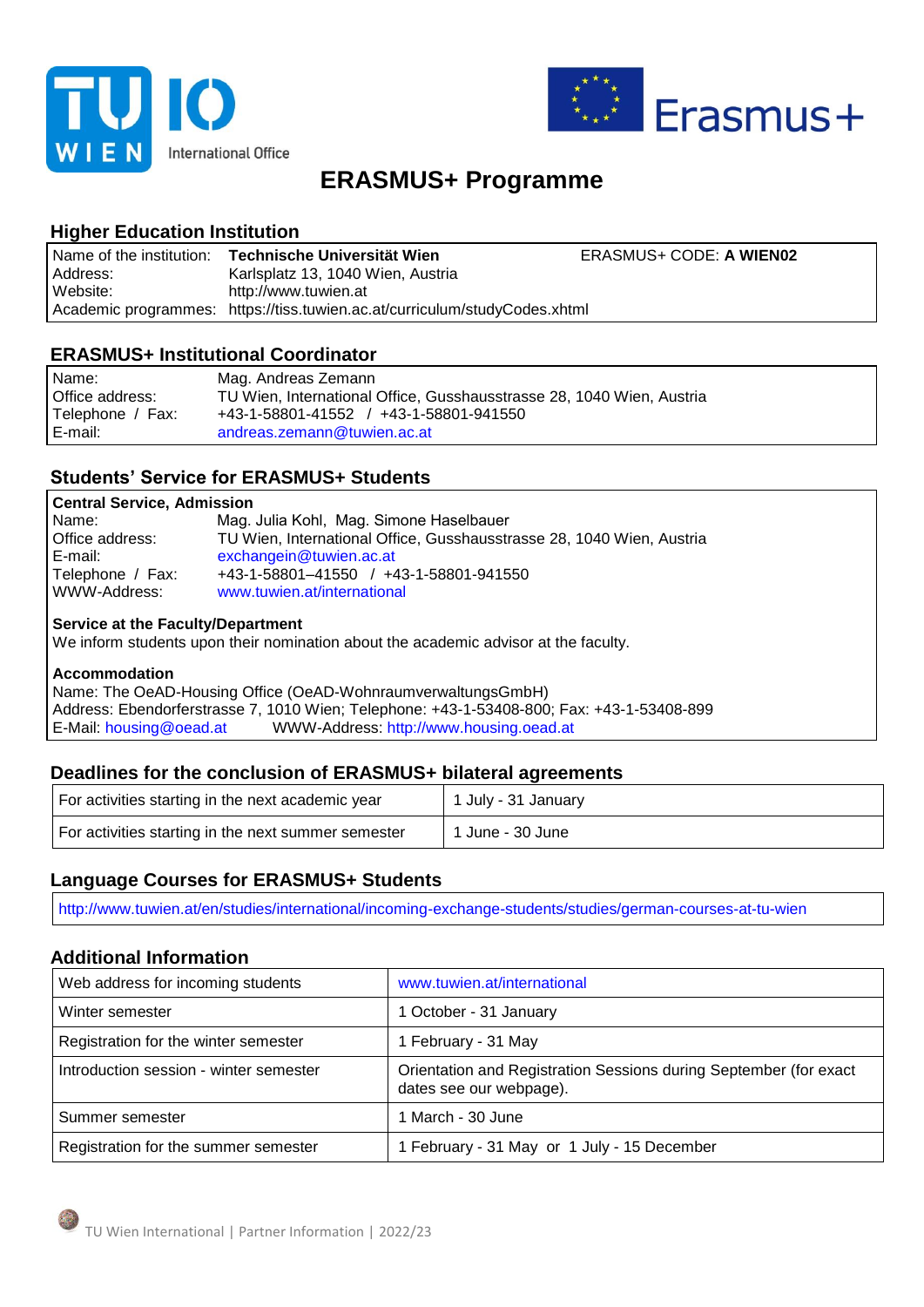| <b>Examination Period</b>                                                                                                                    | There is no separate examination period, the most exams take place<br>in the last weeks of the semester.                                                                                                                                                                                                                                                                                                                                                                                                                                                                                                         |
|----------------------------------------------------------------------------------------------------------------------------------------------|------------------------------------------------------------------------------------------------------------------------------------------------------------------------------------------------------------------------------------------------------------------------------------------------------------------------------------------------------------------------------------------------------------------------------------------------------------------------------------------------------------------------------------------------------------------------------------------------------------------|
| Transcript of records                                                                                                                        | We do not send transcripts of records. They can be printed out by<br>students. The printouts include digital stamp and are valid without<br>additional stamp and signature.                                                                                                                                                                                                                                                                                                                                                                                                                                      |
| Introduction session - summer semester                                                                                                       | Orientation and Registration Sessions during February (for exact<br>dates see our webpage).                                                                                                                                                                                                                                                                                                                                                                                                                                                                                                                      |
| Language in which courses are taught                                                                                                         | German                                                                                                                                                                                                                                                                                                                                                                                                                                                                                                                                                                                                           |
| Are there courses taught in English?                                                                                                         | Only 5% of all offered courses - it is impossible to make 30 ECTS<br>only in English! Students at Bachelor level should have excellent<br>command in German                                                                                                                                                                                                                                                                                                                                                                                                                                                      |
| Are there language courses for ERASMUS+<br>students?                                                                                         | Intensive and Semester courses: ca. Euro 350-380,-<br>www.tuwien.at/international                                                                                                                                                                                                                                                                                                                                                                                                                                                                                                                                |
| Orientation/Activity program                                                                                                                 | Two-week Vienna Discovery Programme in Sept. (Euro ~140,-); one-<br>week VDP in Feb. (Euro ~90,-). Details at IO-webpage.                                                                                                                                                                                                                                                                                                                                                                                                                                                                                        |
| Is there an ERASMUS+ students' service at<br>each Faculty?                                                                                   | No / but there is a net of ERASMUS+ academic advisors                                                                                                                                                                                                                                                                                                                                                                                                                                                                                                                                                            |
| Are you able to receive students from other<br>subject areas instead of the ones agreed on<br>the Bilateral Agreement?                       | <b>No</b>                                                                                                                                                                                                                                                                                                                                                                                                                                                                                                                                                                                                        |
| In case we agreed one student for the whole<br>academic year, would you be able to receive<br>two students for one semester each instead?    | only upon request                                                                                                                                                                                                                                                                                                                                                                                                                                                                                                                                                                                                |
| In case we agreed two students for one<br>semester each, would you be able to receive<br>one student for the whole academic year<br>instead? | only upon request                                                                                                                                                                                                                                                                                                                                                                                                                                                                                                                                                                                                |
| Do you prefer ERASMUS+ students to study at<br>your institution during the winter or summer<br>semester, or the whole academic year?         | no preferences                                                                                                                                                                                                                                                                                                                                                                                                                                                                                                                                                                                                   |
| Are students required to have determined<br>language skills in your language?                                                                | The following Language Certificates are required:<br>language of instruction = $GERMAN$ : proof of language<br>$\bullet$<br>competence at least level B1 (certificate of a school, university or<br>language institute). We strongly recommend having excellent<br>command in German at level B1-B2 to the extent that students<br>can follow lectures and pass exams. If coming at lower level, we<br>recommend taking one of our German courses!<br>language of instruction = ENGLISH: proof of language<br>$\bullet$<br>competence at least B1 (certificate of a school, university or<br>language institute) |
| Does the number of students you are able to<br>receive vary according to the number of<br>students you will send?                            | No                                                                                                                                                                                                                                                                                                                                                                                                                                                                                                                                                                                                               |
| Is the choice of modules restricted for<br>ERASMUS+ students?                                                                                | No, students can chose courses from different fields and faculties, if<br>the places are available.                                                                                                                                                                                                                                                                                                                                                                                                                                                                                                              |
| Final projects                                                                                                                               | Yes, if students are able to find a supervisor at TU Wien themselves;<br>We do not offer such service.<br>Master project: 30 ECTS<br>Bachelor project: 5/10 - 12 ECTS                                                                                                                                                                                                                                                                                                                                                                                                                                            |
| Welcome guide                                                                                                                                | www.tuwien.at/international/                                                                                                                                                                                                                                                                                                                                                                                                                                                                                                                                                                                     |
| Online Application procedure                                                                                                                 | https://tiss.tuwien.ac.at/mobility/incomingApplication.xhtml?locale=en                                                                                                                                                                                                                                                                                                                                                                                                                                                                                                                                           |